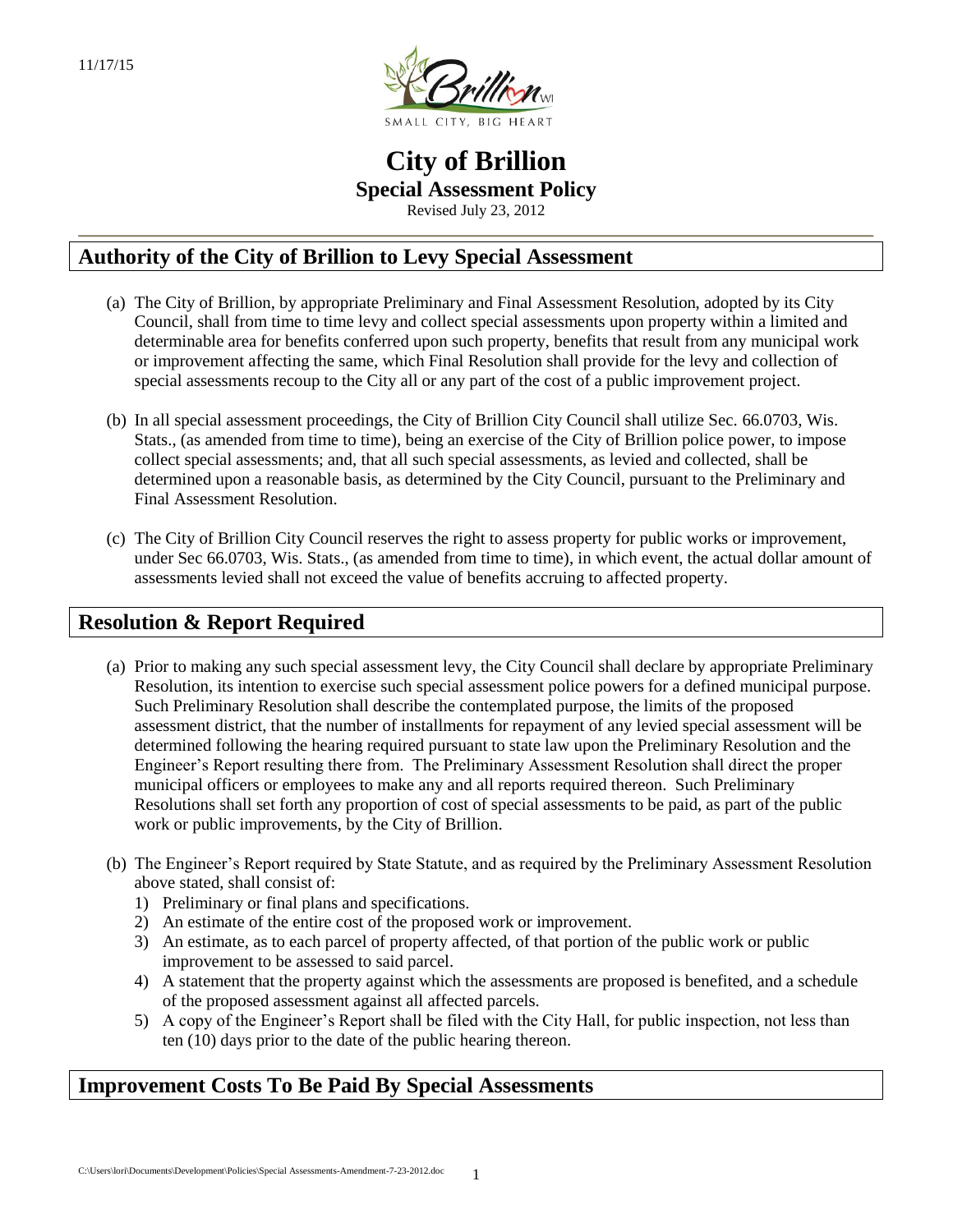The cost of any public work or public improvement, to be paid in whole or in part by special assessment upon property, shall include the direct and indirect construction cost thereof, including any interest on bonds or notes issued in anticipation of the collection of the assessment, a responsible charge for the services of the administrative staff of the City, the cost of any architectural, engineering and legal services, and any other time of direct or indirect cost which may reasonably be attributed to the proposed public work or public improvement. Such costs shall be apportioned among and between the individual parcels, pursuant to the schedule of proposed assessments as shall be contained upon the Engineer's Report.

# **Exempt Property**

If any property/parcel otherwise deemed benefited by the public work or public improvement shall by reason of any provision of law be exempt from special assessment, such special assessment shall be computed, and the City shall have the option to either pay the same, or, in the alternative, the City shall have the right to take assessment costs otherwise allocated to exempt parcels and distribute the same by and between all other assessable parcels.

# **Notice of Proposed Special Assessment Project and Hearing Thereon**

Upon completion and filing of the Engineer's Report as hereinbefore required, the City Clerk shall give public notice setting forth the nature of the proposed public work or public improvement, the general boundary lines of the proposed assessment district, the place at which all interested persons, their agents or attorneys may appear to be heard to be heard concerning matters contained within the Preliminary Assessment Resolution and the Engineer's Report. Such public notice shall be given by publication (Class 1 Notice) in the official City newspaper, and in addition thereto, a copy of said Notice of Public Hearing shall be mailed to each affected property owner whose post office address is known or ascertainable. The public hearing upon the Preliminary Assessment Resolution and the Engineer's Report shall commence not less than ten (10) days nor more than forty (40) days after the aforementioned date of publication.

# **Council Action(s) After Special Assessment Public Hearing**

- (a) After conducting the public hearing upon the Preliminary Assessment Resolution and the Engineer's Report, the City Council may approve, disapprove, modify or refer the Engineer's Report to the designated official, committee or employee, with such directions as the Council deems necessary to change the plans and specifications for the public work or public improvement, or as the Council deems necessary to adjust the schedule of proposed special assessment affecting parcels; in the alternative, the City Council may itself, direct that the Engineer's Report, and any Final Assessment Resolution adopted and based thereon, be modified to so change the plans and specifications for the public work or public improvement, or to change the schedule of Proposed Special Assessment against affected property.
- (b) Subsequent to the conduct of the public hearing as provided above, the City Council may adopt a Final Assessment Resolution, which Final Assessment Shall:
- 1. Approve the plans and specifications for the public work or public improvements.
- 2. Approve a Schedule of Final Assessments.
- 3. Direct that the public work or public improvement be accomplished.
- 4. Set forth all those matters, in the Final Assessment Resolution as deemed necessary, and as set forth hereinafter as part of the City of Brillion special assessment procedure for Public Improvement Projects.
- (c) After adoption of the Final Assessment Resolution, the City Clerk shall publish the Final Assessment Resolution as a Class 1 Notice, publication to be in the official City newspaper; and a copy of said Final Assessment Resolution shall be mailed, by the City Clerk, to each interested property owner whose post office address is known ascertainable.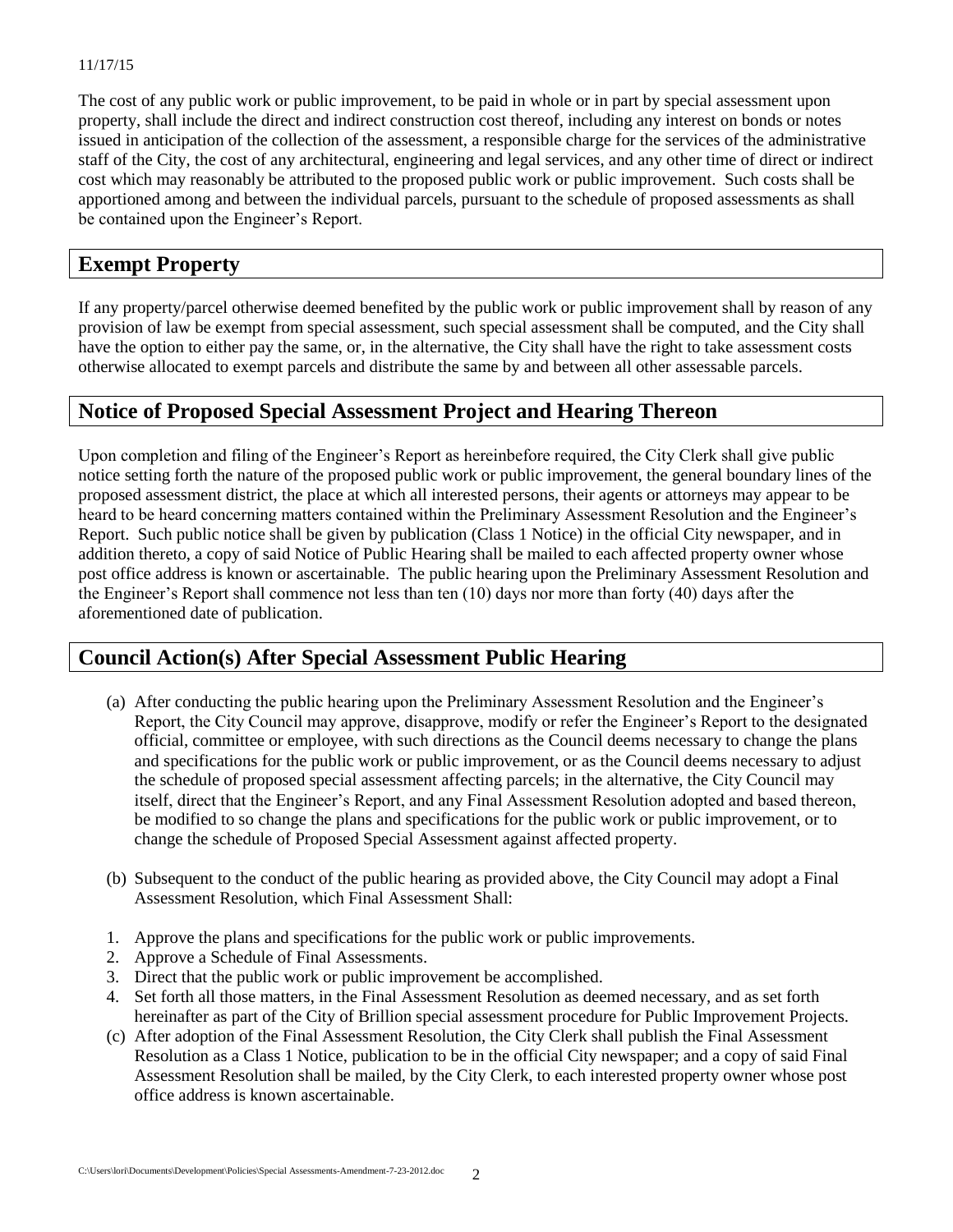## **Combined Assessments**

If more than a single improvement is undertaken, the City Council may combine the improvement assessment a single assessment against each property affect, except that a property owner may object to any one or more of said assessed improvements.

## **Council's Power to Amend, Cancel or Confirm Special Assessments**

(a) If after completion of the public work or public improvement, the actual cost of any public work or improvement project is found to vary materially from the original cost estimates or if special assessments are determined void or invalid for any reason, or if the City Council is empowered after giving notice as required pursuant to State Statute (Chapter 66, Wis. Stats.) to amend, cancel or confirm any prior Final Assessment Resolution, then the notice of amendment, cancellation or confirmation of Final Special Assessments shall be given by the City Clerk as provided in Chapter 66, Wis. Stats.

(b) If the actual cost of the public work or public improvement is less than the assessments otherwise levied as part of the Final Assessment Resolution, the City Council, without notice or hearing thereon, shall reduce each assessment proportionately. If the previously established assessment has been paid, whether in part or in full, according to the assessment rate/amount before reduction, the City shall refund to the property owner any overpayment.

## **Appeal Assessments Payable When Due**

Pursuant to Subsection (12)(f) of Sec. 66.0703, Wis. Stats., it shall be a condition to the maintenance of any appeal that any assessment appealed shall be paid when due and payable and upon default in payment any such appeal shall be dismissed.

# **Special Assessment a Lien on Property**

Pursuant to Chapter 66.0703, Wis. Stats., all special assessment levied under this Municipal Code and therefore pursuant to Sec. 66, Wis. Stats., shall be a lien upon property against which the same is levied, being a lien for and on behalf and in favor of the City. The City Council shall provide for the collection of such assessments and may establish penalties for payment after the due date. The City Council shall provide that all assessments not paid by the date specified shall be extended upon the tax roll as delinquent tax against the property and all proceedings in relation to the collection of such delinquent taxes shall apply to such assessment, except as otherwise provided by statute.

## **Miscellaneous Assessment Provisions**

(a) If any assessment or charge levied under this Chapter and theretofore levied pursuant to Chapter 62 and/or Chapter 66, Wis. Stats., is invalid because such code or statutes are found to be unconstitutional, the City Council may thereafter reassess such assessment or charge pursuant to the provisions of any then applicable laws.

(b) The City Council may, without notice or hearing, levy and assess all or any part of the cost of any public work or public improvement upon property affected, if notice and hearing on Final Special Assessments Resolution is waived in writing by all affected property owners; such written waiver shall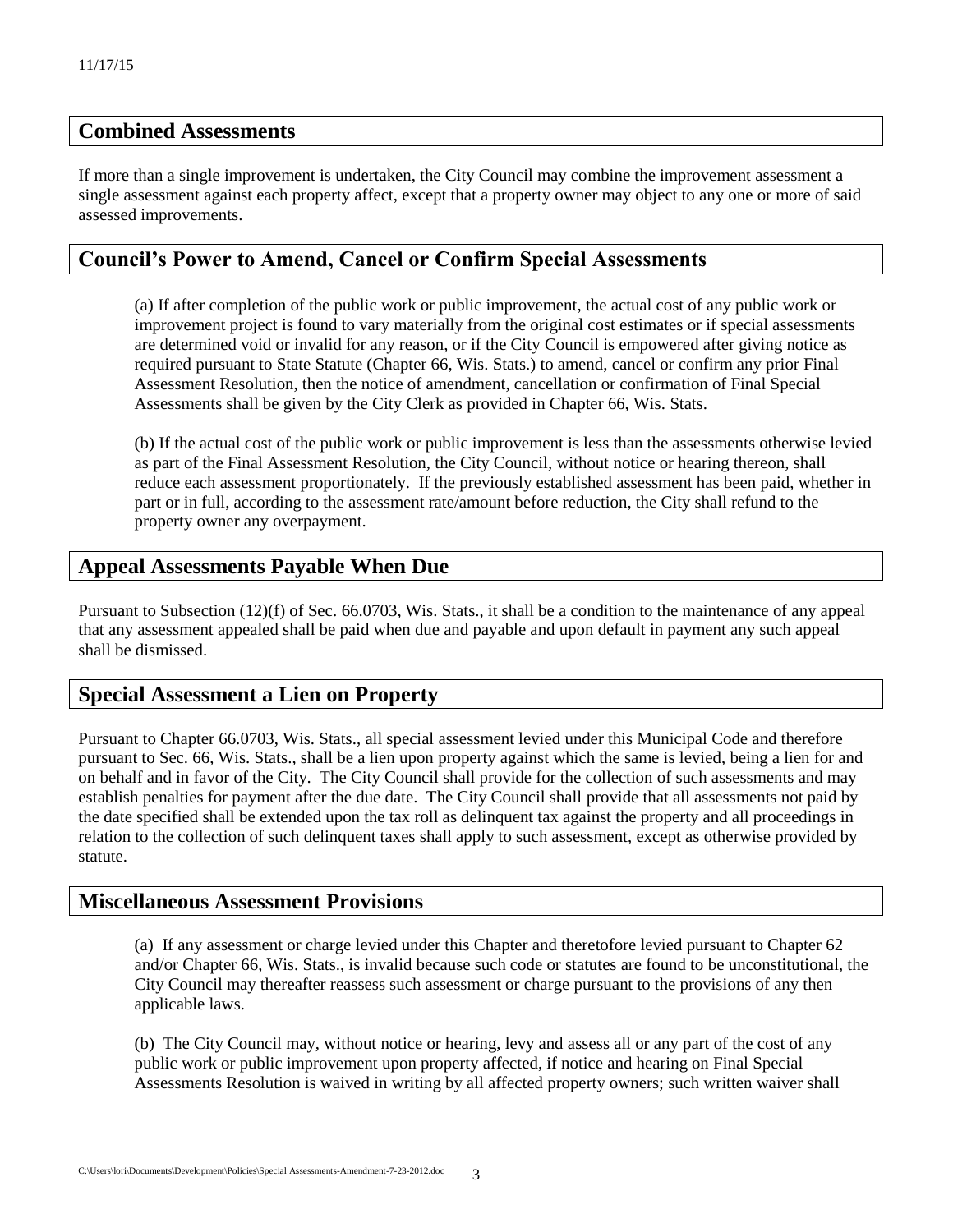include provisions authorizing the imposition of the special assessment by agreement of an affected property owner.

## **Method of Payment of Assessments**

## **A. General**

Invoices will be mailed on or before October 1 of the year of assessment. Property owners will have no less than thirty (30) days from the date of the invoice to make payment, or choose to participate in the Installment Payment Plan as indicated below. Property owners who do not respond to the invoice will have the entire outstanding balance extended to the tax roll in full as a special assessment. Deferred payments will bear an interest rate of 1% above the City's borrowing rate on the unpaid balance. (Interest rate for new subdivision development is 1% above the City's borrowing rate.)

| AMOUNT DUE            | <b>PAYMENT PERIOD</b>      |
|-----------------------|----------------------------|
| \$500.00 or less      | Installments Not Available |
| $$501.00 - $1,499.00$ | Three $(3)$ years          |
| \$1,500.00 or more    | Five $(5)$ years           |

# **Road Pavement, Curb & Gutter as One Project**

(a) For those proposed public work and public improvement projects defined as road pavement or repavement, including curb and gutter, as to the entire cost of the project, the following applies:

- Initial Pavement shall be paid for by the Developer.
- Street repavement cost shall be paid for by the City.
- Curb & gutter improvements shall be paid for by the abutting property owner.

(b) Where a project is undertaken, which includes pavement and curb and gutter, any miscellaneous cost deemed necessary and associated with storm sewer repairs or replacement shall be deemed and considered a part of the entire project construction cost.

(c) Assessments for road pavement with curb and gutter as part of the project shall be applicable to any new street construction.

## **Driveways**

Where a road pavement construction or reconstruction project is undertaken by the City, and when driveway replacement becomes necessary as part of any other Public Works project for the City, the Director of Public Works or the City Engineer shall first make a determination, in their sole discretion, whether the driveway in question, is in good condition or in substandard condition, and following that determination the following procedure shall apply:

(a) **Good Condition.** For driveways in good condition, the cost of replacing said driveways or portion of it shall be included in the overall project cost and included as part of the assessable expenses for the overall project.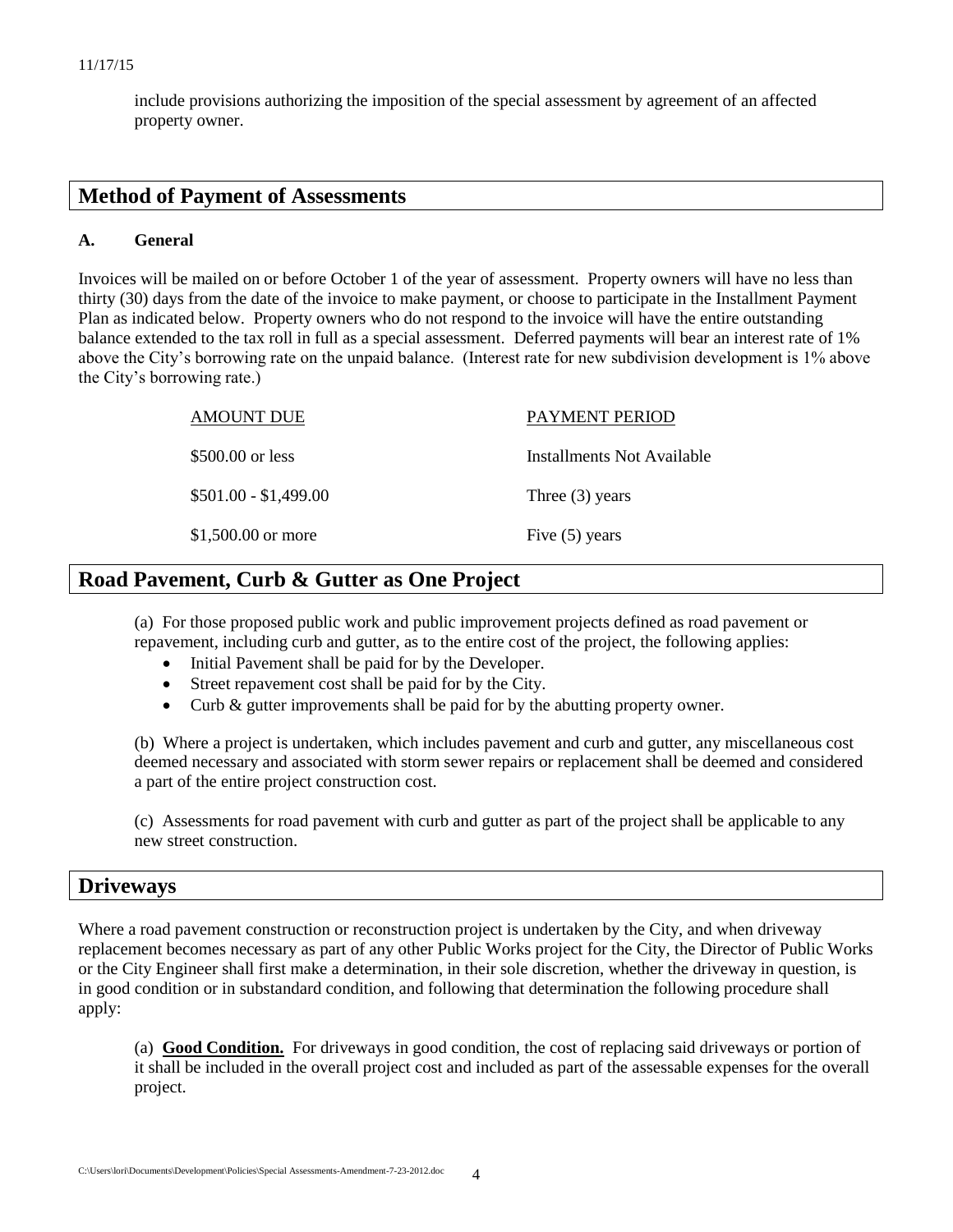(b) **Substandard Condition.** For driveways in substandard condition, the cost of replacing said driveway will not be made part of the overall project expenses, and will be the responsibility of the individual property owner under private arrangements to be made with the property owner's own contractor.

## **Sanitary Sewer and/or Water Project**

(a) For any sanitary sewer and/or water project, initial construction, one hundred percent (100%) of the costs thereof shall be assessed to the affected property owners/developers.

If the City requires that any aspect of the water or sanitary sewer system exceed the City's minimum dimensional requirements as set forth in the City of Brillion Municipal Code, the City shall be responsible for the additional cost of such over sizing. By way of example, if the code requires an 8" diameter main, however the City would like an 10" diameter main installed, the developer/owner shall be responsible for the cost of the 8", and the City shall be responsible for the only the difference in cost.

(b) Where a sewer and/or water project is constructed abutting a corner lot, the longer of the two (2) sides shall be assessed. Whether the utility is installed on one or both sides, the lot owner shall only be assessed for the longer of the two (2) sides. This shall not apply to corner lots in new subdivisions. Assessments for corner lots in new subdivisions shall be addressed in the developers agreements.

# **Water / Sanitary Sewer Laterals**

The Developer pays for laterals between the main line and the right-of-way line. The installation cost for the lateral between the house and the right-of-way shall be borne by the property owner.

# **Curb & Gutter**

## **Curb & Gutter Reconstruction / Repair:**

In those cases where curb and gutter is reconstructed / repaired, as part of a paving project,  $\frac{1}{2}$  replacement bid price + aggregate cost + 15% administrative  $\&$  professional services, shall be charged to the affected abutting property owner.

If 50% or more of a city block is in need of replacement the city shall replace the entire city block and  $\frac{1}{2}$ replacement bid price + aggregate cost + 15% administrative & professional services, shall be charged to the affected abutting property owner.

## **Newly Installed Curb & Gutter:**

In those cases where new curb and gutter is constructed, one hundred percent (100%) of the cost thereof shall be charged to the affected abutting property owner.

## **Curb & Gutter (Without Street Pavement).**

In those cases where curb and gutter is constructed or reconstructed without pavement of the street, independent of a street project, one hundred percent (100%) of the cost thereof shall be charged to the affected abutting property owner.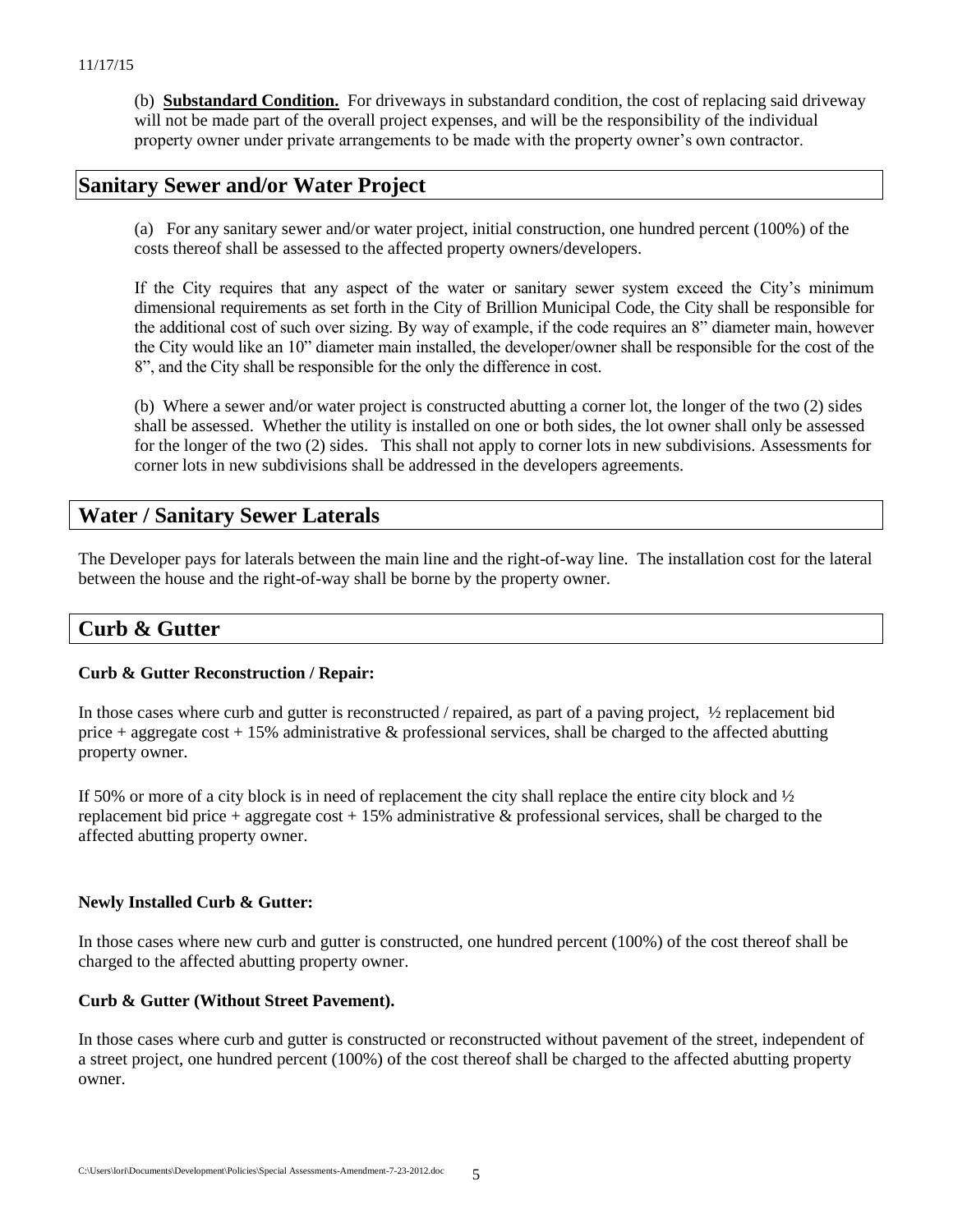## **Curb & Gutter - Double Frontage Lots.**

(a) There exists within the City certain double frontage lots, defined as a lot that runs from one (1) street side through to a second street.

(b) As to any such double frontage lots, the lot side which contains the street address, and/or which has constructed thereon the principle residence or building facing that street, shall pay by assessment one hundred percent (100%) of the cost of all public improvements.

(c) In case of a double frontage lot, as to the second side of a lot (second side defined as not either the property address or the home/building facing the street), such second side shall be assessed according to the policy set forth above, if the parcel taken in its entirely, could be further subdivided into two (2) or more buildable lots. If the parcel cannot be further subdivided into two (2) or more buildable lots the property shall only be assessed for the side, which contains the street address and/or which has constructed thereon the principle residence or building facing that street.

## **Curb & Gutter - Corner Lots.**

The adjacent property owner shall be assessed by the linear footage for the longer of the two sides. If the abutting property owner has already paid for the short side of the lot, and the curb  $\&$  gutter is being installed along the long side of the lot, they shall pay the difference between the two sides.

## **Curb & Gutter Assessments.**

(a) **Special Assessments & Charges.** The City may, at any time, construct or have constructed curb and gutter in the City. As a complete alternative to any other methods provided by law the City may collect for said curb and gutter in the manner and by the procedure proved by Sec. 66.0703 and/or 66.0701, Wis. Stats.

## (b) **Alternative Methods.**

(1) **Petition.** Any taxpayer and property owner in the City may petition the City for the installation of curb and gutter abutting property owned by said petitioner in the City.

- 1. **Requirements of Petition.** The Petition for the installation of curb and gutter shall state that the petitioner(s) request curb and gutter abutting property owned by said petitioner, describing said property, stating what type is requested, and further said petitioner shall state that each petitioner individually shall be responsible and liable for, and thereby obligates themselves to pay the total cost of installation of said curb and gutter to include surveying and other contingent expenses.
- 2. **Effect of Petition.** In the event a petition for the installation of curb and gutter is presented to the City Council, the Council shall have the exclusive discretion to accept or reject the same. The City may refer said petition, may table it, but in any event they shall act upon the same in some manner within six (6) months of receipt of said petition.

(2) **Resolution of Intent.** In the event the City should desire to construct curb and gutter in any area of the City, the City Council may adopt a resolution of intent to install said curb and gutter and assess the cost thereof to the abutting property owners as provided in Sec. 66.0703, Wis. Stats.

(c) **Types of Curb & Gutter.** All curb and gutter shall conform to the construction standards adopted by the City. (Standard Specifications Dated March 9, 1998).

(d) **Liability for Repair Thereof.** Whenever curb and gutter is installed, all property owners receiving the benefits thereof shall be responsible and liable for all replacements, repairs, damage and maintenance and during any period of construction on the property against which it abuts. Any expense for additional width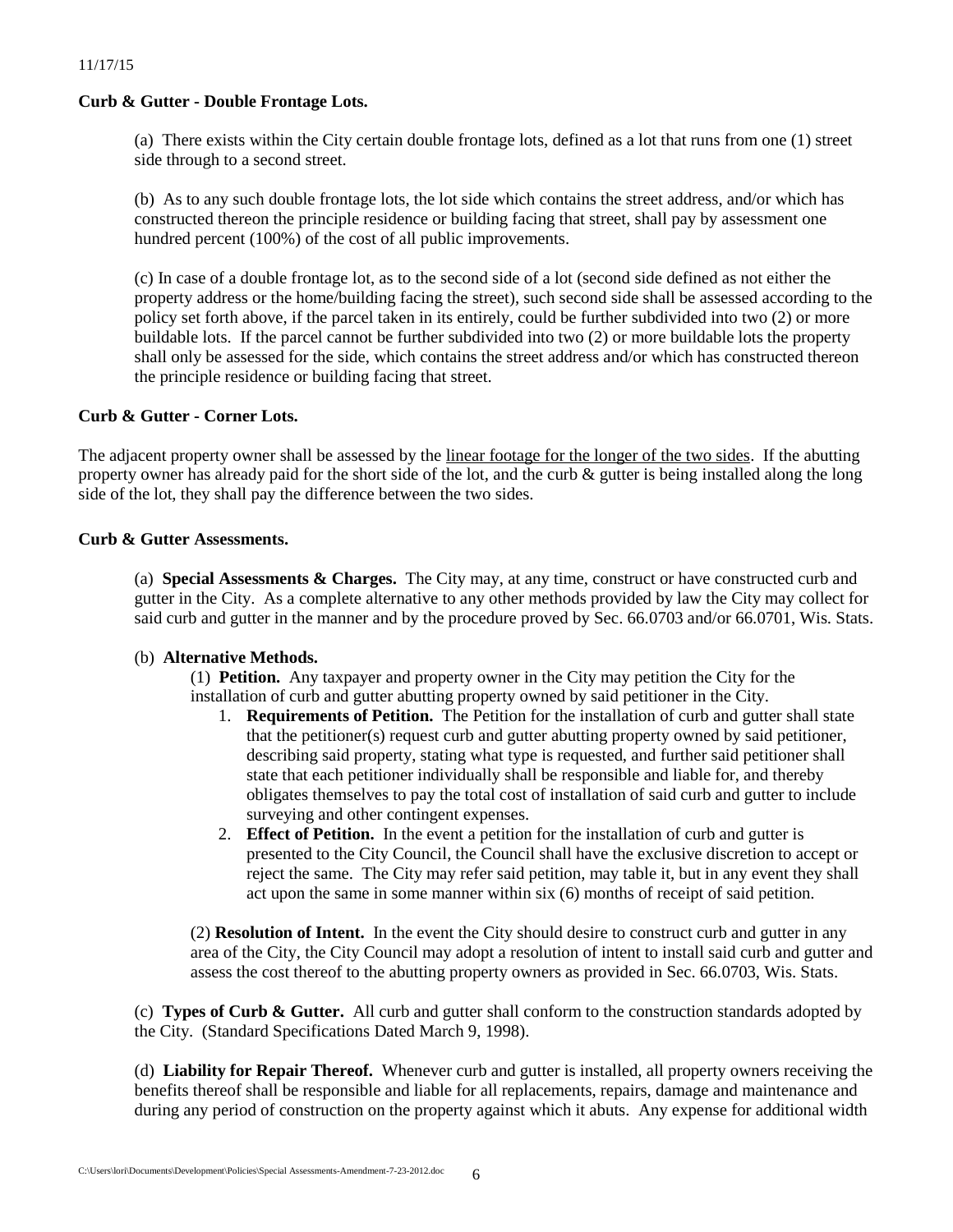of road made necessary by blacktop curb and gutter shall be responsibility of and shall be paid for by the abutting property owner.

# **Water Diversion Prohibited**

No person shall divert water in such a manner that the water flows onto the property of another. Owners and occupants of property in the City of Brillion shall divert water so that said water flows onto the public streets. If there is a storm sewer available, the property owner must connect to it. The connection will be paid for by the property owner.

# **Storm Water/Clear Water Drainage**

At grade, discharge of sump pump which cause a nuisance by creating ice in the street right-of-way, causing flooding of adjacent properties or contributing to undesirable deposits in the roadway shall be connected directly to a storm sewer if such sewer is available.

# **Storm Sewer Laterals**

- (a) Request for installation. Reconstruction of any street in the City of Brillion, or upon the request of a property owner or group of property owners for the installations of storm sewer and or laterals, the city council, in consultation with the city engineer will review the request and make a determination as to the necessity of the storm sewer and or laterals on a case-bycase basis.
- (b) Installation. Storm sewer and or laterals shall be installed where possible as part of every street reconstruction project in the City and property owners shall be required to connect any sump pump discharge to the lateral. If main line storm piping does not exist in the street, storm sewer and or laterals shall be installed, as agreed by the City Council, and shall be maintained by the city. Storm sewer shall typically be 12-inches or less in diameter, shall be parallel to the length of the road. Laterals shall be installed to a point one foot beyond the property line as part of the project. The laterals shall be four-inch diameter or larger as determined by the city engineer, and at a depth dependent on the available depth of existing storm sewer.
- (c) Hook up. The property owner is responsible to make the connection from the home to the storm lateral. The connection shall be made within 60 days after notification from the city. Inspection of the installation by either, the city Sewer Department, or with approval of the building inspector. The property owner shall not connect roofs downspouts, or other surface water drains to the lateral without written permission of the City engineer.
- (d) Cost. Property owners shall be assessed for 50 percent of the total cost of a storm sewer and or lateral project. Any storm sewer installed greater than 12-inch diameter, the property owner will only pay for the cost of a 12-inch line, any amount over will be the responsibility of the City. The assessable cost for storm sewer and laterals shall be based upon a front foot basis. A property owner will only be assessed for one side of a corner lot, that being first side and with any project. A property owner will only be assessed for one side of a corner lot, that being the longer of the two sides. If the property owner has already paid for the short side of the lot, and the storm sewer and or later is later installed along the long side of the lot, they shall pay the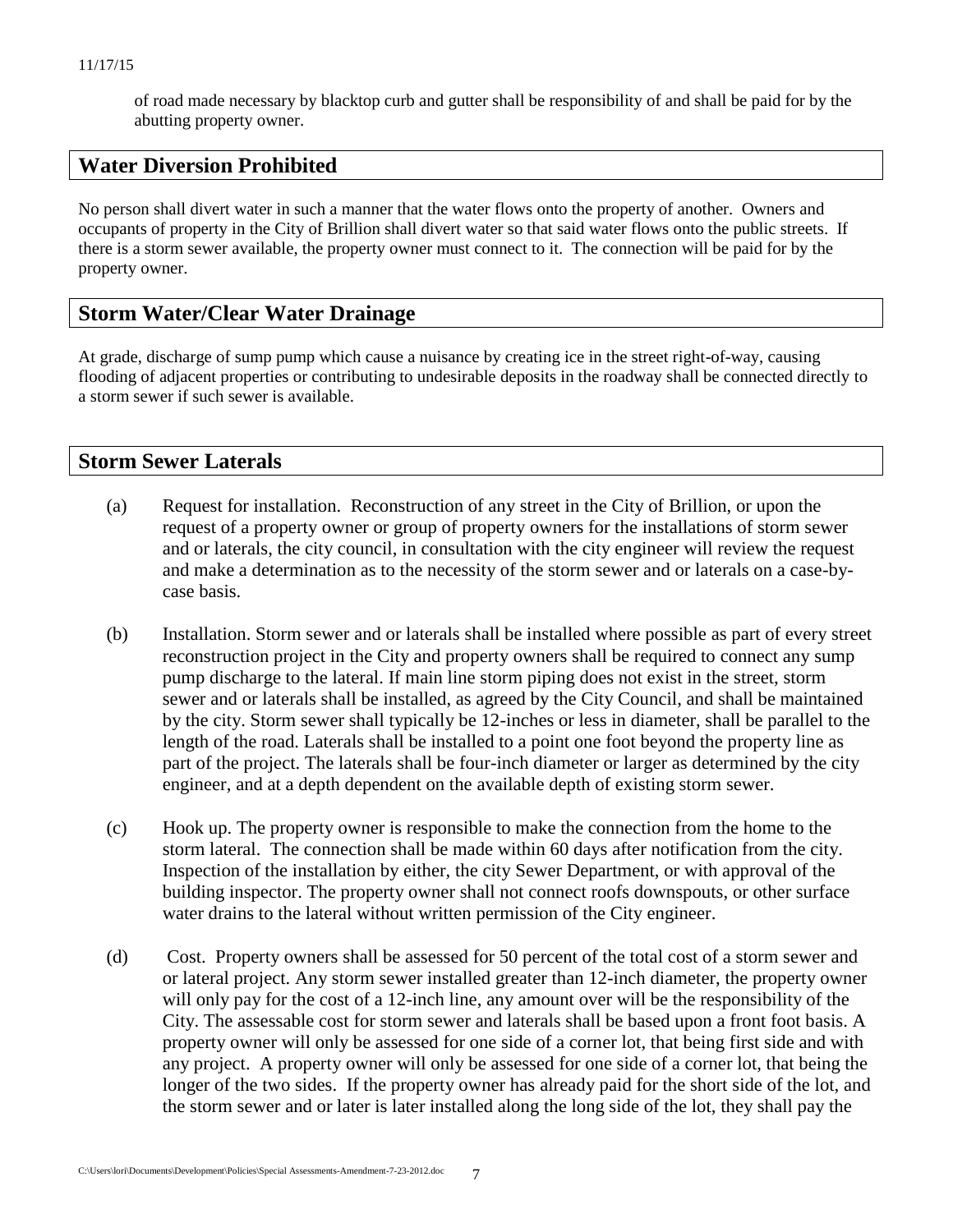difference between the two sides. The cost for lateral connections to all commercial properties will be determines on a case by case basis.

#### **Clear Water Discharge.**

(1) When streets are paved where storm sewer laterals exist, curb opening for sump pump discharge or surface drainage shall not be allowed.

(2) All clear water discharges which are a nuisance shall be connected directly to a storm sewer where a storm sewer is available and/or laterals are in place. All costs of such installation shall be borne by the property owner.

(3) Where clear water discharge are a nuisance and storm water mains are not available the City will place that street on a priority list, for storm sewer or mini-storm sewer.

(4) Where the City elects to install a mini-storm sewer in terrace to abate existing curb discharge nuisance the property owner will be assess per Section 98.196 of the Municipal Code.

## **Mini Storm Sewers**

The property owner shall be assessed for a percentage of the total cost associated with the installation of the ministorm sewer (design & construction costs) and the lateral service on a front foot basis. The property owner shall be responsible for 50% of the total cost through a special assessment. A property owner will only be assessed for one (1) side of a corner lot, that being the first side and with any project.

## **Sidewalks**

## **Sidewalk Construction & Repair.**

No person, whether owner, builder or contractor, shall build any new sidewalks or repair or renew or cause to be built, repaired or renewed any existing sidewalk contrary to the municipal code, unless by petition to the council and having permission granted by the council, or upon the council's own motion, or where such a change in the specifications set forth in this policy shall be deemed in the best interest of the City.

The common council may determine that sidewalks be constructed and establish the width, determine the material and prescribe the method of construction of standard sidewalks pursuant to this section.

#### **Sidewalks - New Subdivisions.**

Sidewalks in new subdivisions required by the Subdivisions Ordinance of the City shall either be installed and paid for by the developer or installed by the City and assessed to the property owner pursuant to Wis. Stats. § 66.0703, as determined by the City Council.

Sidewalks shall be installed in subdivisions which are 75 percent developed provided the sidewalks act as a continuous link to other sidewalks abutting the subdivision. A separation of sidewalks by a traveled portion of the street shall not be deemed a barrier to the continuity of a sidewalk for purposes of this subdivision. If a subdivision is less than 75 percent developed, sidewalks may be installed upon petition of 50 percent of the owners.

#### **Sidewalks in Cul-de-sacs**.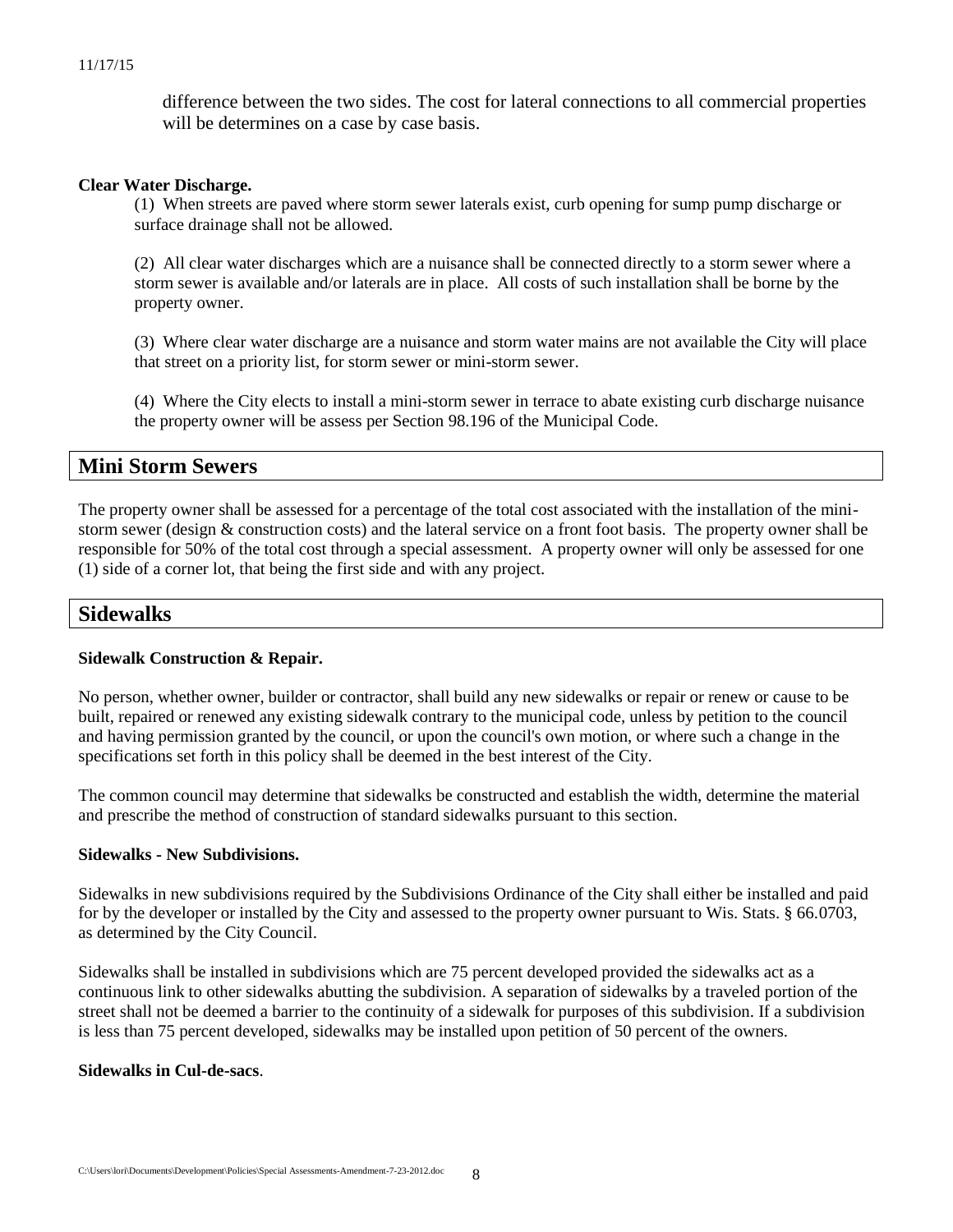Sidewalks shall not be required in permanent cul-de-sacs prior to 1983, unless the abutting property owners wish that sidewalks be installed in the area abutting their property. Cul-de-sacs in new subdivisions shall be required to have sidewalks installed to the specifications provided in section 82-35(b) of the Municipal Code.

#### **Sidewalk Grade and Width.**

All sidewalks, other than Main Street, constructed or replaced shall have a width of  $4\frac{1}{2}$  feet and shall have a grade one inch higher than the adjacent curb on the curbside of the sidewalk and pitched one-fourth-inch minimum to one-half-inch maximum for each foot of sidewalk. All such sidewalks shall be constructed eight inches from the abutting lot line.

Every newly constructed sidewalk or sidewalk that is in need of complete replacement constructed or replaced on all city streets, other than Main Street, shall have a width of  $4\frac{1}{2}$  feet and shall have a grade one inch higher than the adjacent curb on the curb side of the sidewalk and pitched one-fourth inch minimum to one-half inch maximum for each foot of sidewalk. All such sidewalks shall be constructed eight inches from the abutting lot line. In the case of a laydown (rollover) type curb, the pitch shall be one-half inch per foot from the curb in the parkway to the sidewalk with a three-inch minimum.

The construction of all sidewalks shall be in accordance with plans and specifications approved by the City Engineer. In addition, wider-than-standard sidewalks may be required by the City Council in the vicinity of schools, commercial areas (Main Street) and other places of public assemblage, and the City Council may require the construction of sidewalks in locations other than required for safe and adequate pedestrian circulation.

#### **Substandard Sidewalks.**

For existing substandard sidewalks, which are in need of replacement sections, the sections may be replaced at the substandard width; however, if installed at the substandard width the property owner will not be eligible for the sidewalk credit if an upgrade or reconstruction of the road right-of-way would occur. Only sidewalk that has been installed according to the aforementioned specifications will be eligible for sidewalk credit. The construction of all sidewalks shall be in accordance with plans and specifications approved by the City Engineer.

## **Sidewalk Credit.**

Property owners required to replace sections of sidewalk that are 10 years old or less and are in "good" shape, as inspected and determined by the City, shall receive a credit based on the actual replacement cost of the sidewalk section(s). Proof of age of the sidewalk section(s) is required to obtain credit.

## **Sidewalk (Without Street Pavement).**

In those cases where sidewalk is constructed or reconstructed without pavement of the street, one hundred percent (100%) of the cost thereof shall be charged to the affected abutting property owner.

#### **Sidewalk – Double Frontage Lots.**

(a) There exists within the City certain double frontage lots, defined as a lot that runs from one (1) street side through to a second street.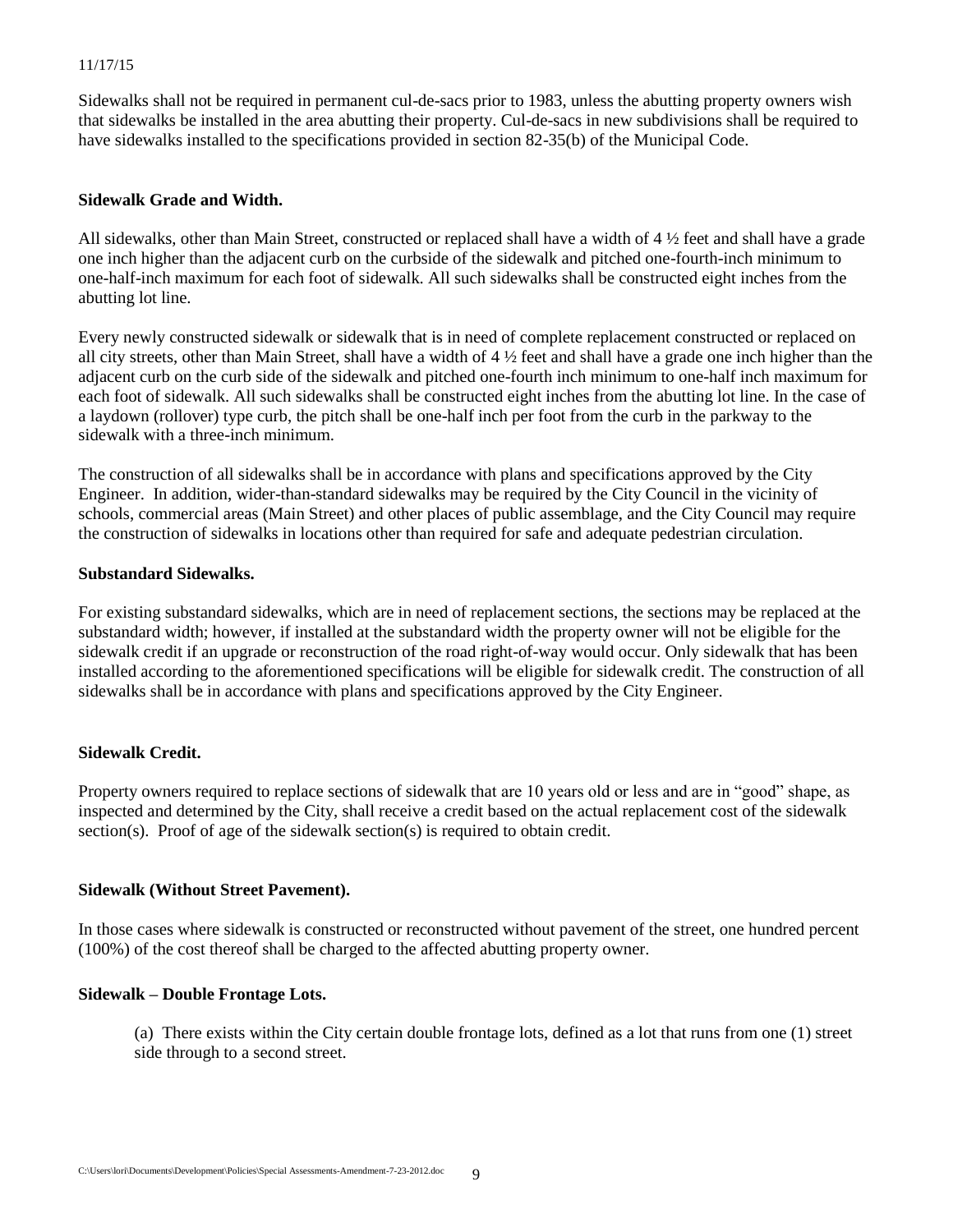(b) As to any such double frontage lots, the lot side which contains the street address, and/or which has constructed thereon the principle residence or building facing that street, shall pay by assessment one hundred percent (100%) of the cost of all public improvements.

(c) In case of a double frontage lot, as to the second side of a lot (second side defined as not either the property address or the home/building facing the street), such second side shall be assessed according to the policy set forth above, if the parcel taken in its entirely, could be further subdivided into two (2) or more buildable lots. If the parcel cannot be further subdivided into two (2) or more buildable lots the property shall only be assessed for the side, which contains the street address and/or which has constructed thereon the principle residence or building facing that street.

## **Sidewalk - Corner Lots.**

The adjacent property owner shall be assessed by the linear footage for the longer of the two sides. If the abutting property owner has already paid for the short side of the lot, and the sidewalk is being installed along the long side of the lot, they shall pay the difference between the two sides.

## **Sidewalk Assessments.**

(a) **Special Assessments & Charges.** The City may, at any time, construct or have constructed sidewalk in the City. As a complete alternative to any other methods provided by law the City may collect for said curb and gutter in the manner and by the procedure proved by Sec. 66.0703 and/or 66.0701, Wis. Stats.

## (b) **Alternative Methods.**

(1) **Petition.** Any taxpayer and property owner in the City may petition the City for the installation of sidewalk abutting property owned by said petitioner in the City.

- 3. **Requirements of Petition.** The Petition for the installation of sidewalk shall state that the petitioner(s) request sidewalk abutting property owned by said petitioner, describing said property, stating what type is requested, and further said petitioner shall state that each petitioner individually shall be responsible and liable for, and thereby obligates themselves to pay the total cost of installation of said curb and gutter to include surveying and other contingent expenses.
- 4. **Effect of Petition.** In the event a petition for the installation of sidewalk is presented to the City Council, the Council shall have the exclusive discretion to accept or reject the same. The City may refer said petition, may table it, but in any event they shall act upon the same in some manner within six (6) months of receipt of said petition.

(2) **Resolution of Intent.** In the event the City should desire to construct sidewalk in any area of the City, the City Council may adopt a resolution of intent to install said curb and gutter and assess the cost thereof to the abutting property owners as provided in Sec. 66.60, Wis. Stats.

(c) Adjacent property owners shall be responsible for the cost of the 4.5 feet closest to the curb line (located in the street right-of-way). The City shall be responsible for the cost of the remaining portion of the sidewalk.

## *By way of example:*

*#1: The adjacent property has 100 linear ft. of frontage, the property owner shall be responsible for the cost of the 450 square feet of sidewalk - (100 ft (length) x 4.5 feet(width)).*

*#2: The adjacent property has 100 linear ft of frontage, but only 50 linear ft of the sidewalk needs to be replaced, the property owner shall be responsible for the cost of the 225 square feet of sidewalk (50 ft (length) x 4.5 feet(width)).*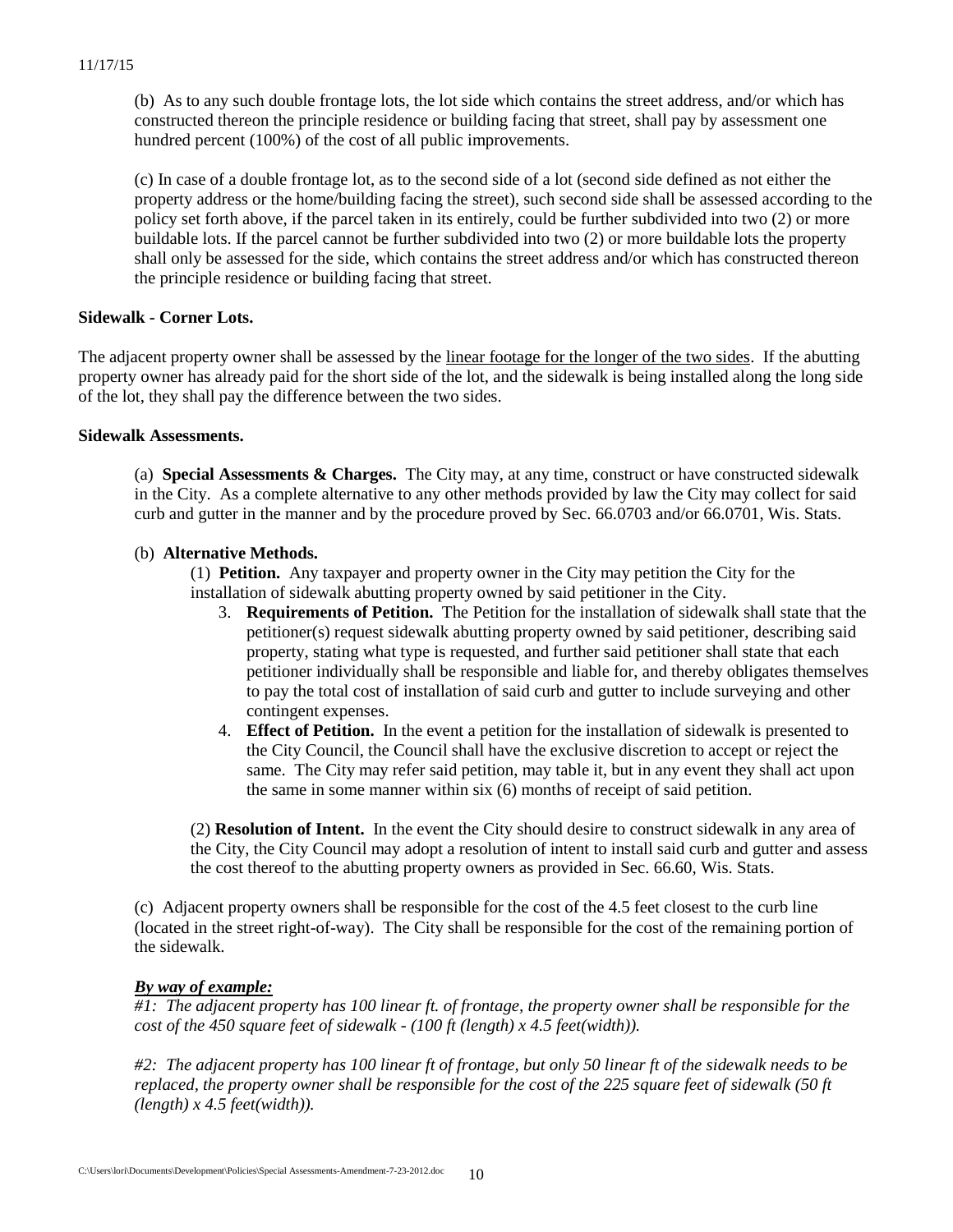



# **Policy Intention:**

This Policy is only intended to outline the City's general understandings and policies with regard to the matters set forth herein. Nothing in this Policy is intended to supercede rights and obligations of the City, which have been set by Wisconsin Statute, City Ordinance and/or other City Resolution or by other applicable laws. Any conflict between this Policy and applicable Statute, Ordinance, or Resolution shall be decided in accordance with such State Statute or City Ordinance or Resolution.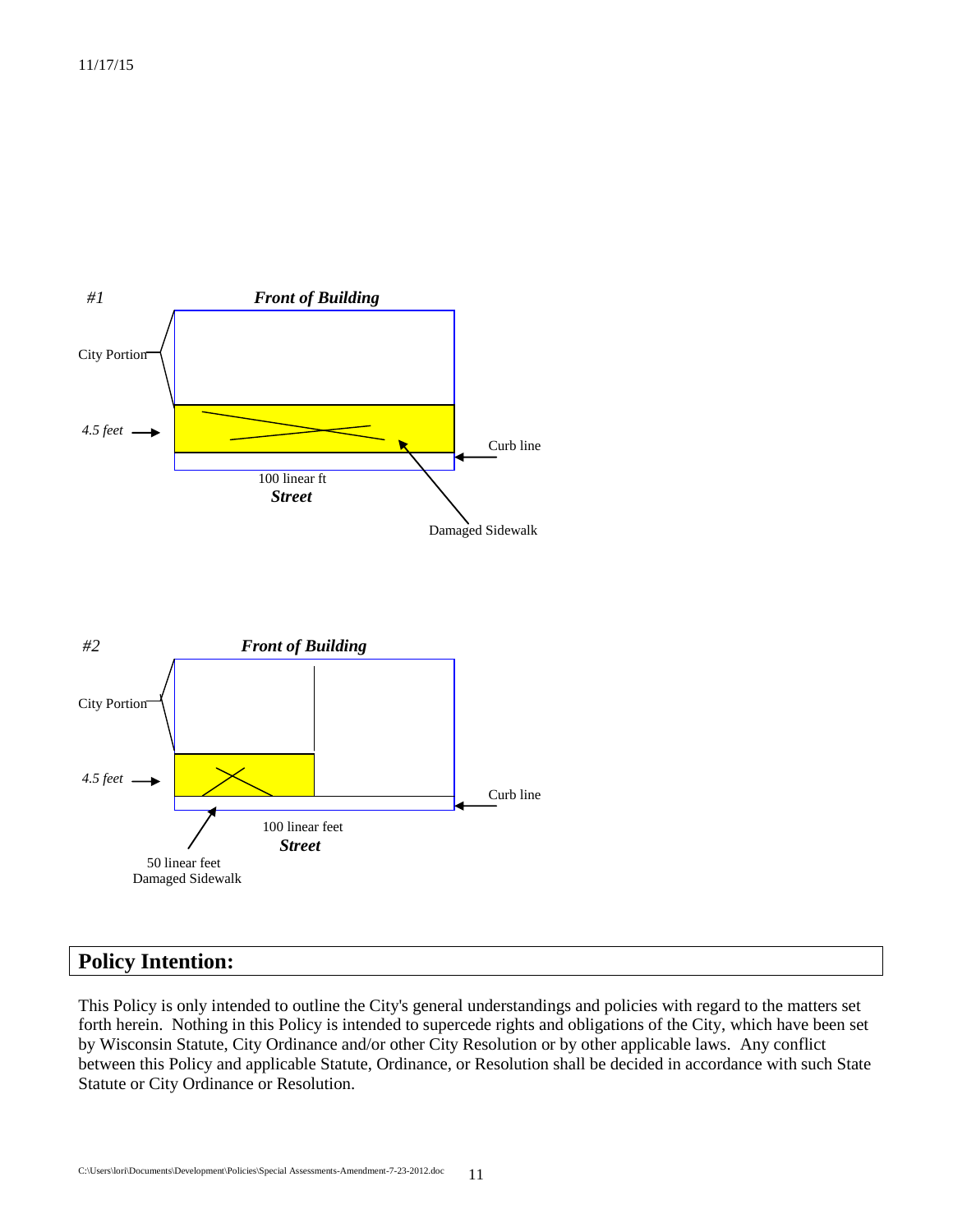**Revised March 26, 2012 by the Brillion City Council. Revised December 22, 2003 by the Brillion City Council. Revised February 25, 2002 by the Brillion City Council. Revised April 9, 2001 by the Brillion City Council. Approved January 22, 2001 by the Brillion City Council.**